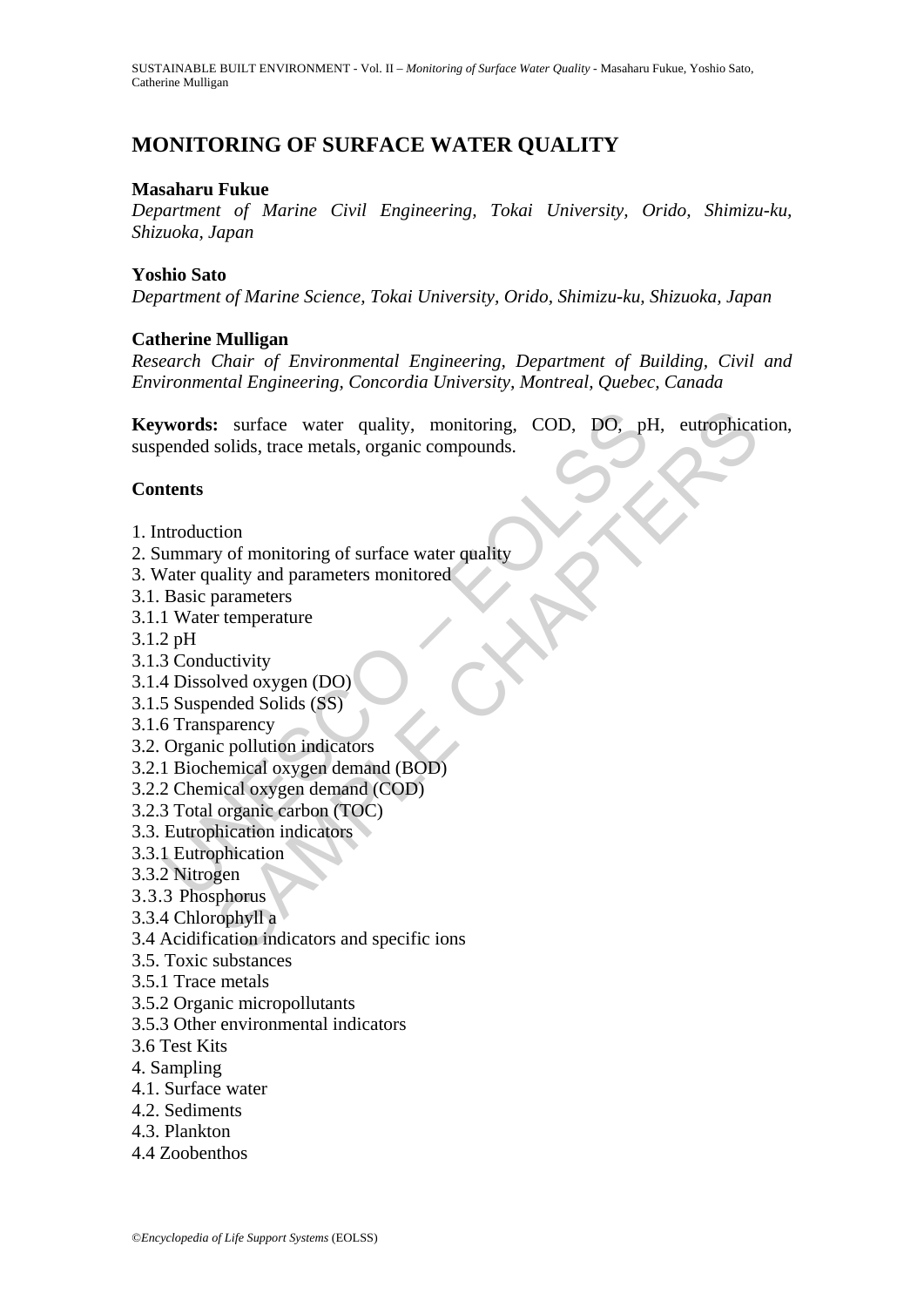5. Remote sensing 6. Examples of monitoring results 7. Future trends 8. Conclusions Glossary Bibliography Biographical Sketches

### **Summary**

Surface water quality monitoring provides an integrated evaluation of physical, chemical, and biological characteristics of aquatic system in relation to human health concerns, ecosystem, and designated uses. Monitoring of the contaminants of surface water is a matter of great importance. Therefore, monitoring encompasses planning to information use.

is a matter of great importance. Therefore, monitoring encom<br>mation use.<br>parameters to be monitored depend on the purpose of the molar parameters are selected in many monitoring projects. The parameters are selected in man matter of great importance. Therefore, monitoring encompasses plannin<br>
nuse.<br>
nuse.<br>
eters to be monitored depend on the purpose of the monitoring. Howe<br>
ameters are selected in many monitoring projects. The parameters rel The parameters to be monitored depend on the purpose of the monitoring. However, similar parameters are selected in many monitoring projects. The parameters relating to pollution and chemical information can be divided into three categories, i.e. metals, anions and organic compounds.

For detection of metals, Inductively Coupled Plasma (ICP) and atomic absorption (AA) techniques are mainly used, while Ion Chromatography is used for identification of anions, such as Cl<sup>-</sup>,  $SO_4^-$  and HCO<sub>3</sub><sup>-</sup>.

Gas Chromatography (GC) for small volatile molecules, and gas chromatography-mass spectrometry (GC-MS) are used for detecting organic compounds. Liquid chromatography-mass spectrometry (LC/MS) is used for non-volatile water soluble compounds.

# **1. Introduction**

On Earth, water circulation is one of the most important processes for the maintenance of the environment. Visible water on the Earth's surface is called surface water, and includes runoff water, streams, rivers, lakes, seas, etc.

Some of the surface water evaporates, and becomes cloud which changes into rainfall (and snow). Some of the rainfall runs off the surface of the Earth, and flows in to rivers, lakes and seas, and becomes groundwater, or evaporates (Figure 1).

These surface waters contribute as inputs to the oceans that make up 70% of the Earth's surface. Water is required for many needs such as drinking, cooking, transportation, recreation, electrical power production and support for aquatic life. Pollution of these waters occur through industrial or municipal discharges or runoff from agricultural land, mining operations, urban land or construction. Natural sources can also contribute as pollutants but are not as significant. In USA, a 1994 survey showed that more than 36% of the surface water does not meet water quality objectives. Increasing population and economic growth are contributing to this problem. Recently trace amounts of various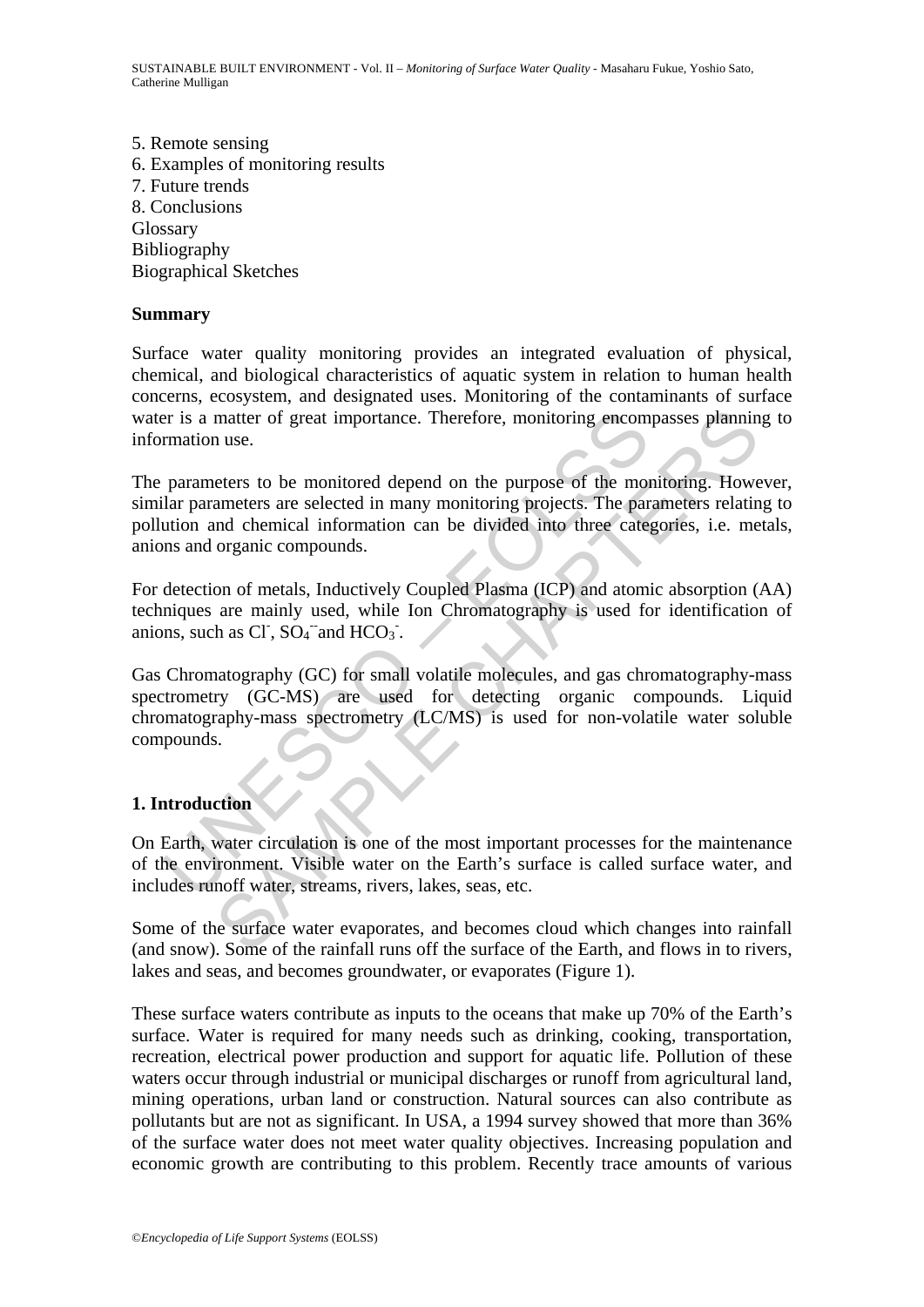chemicals such as antibiotics have become a concern due to their ability to disrupt the endocrine systems of various organisms. They are called endocrine-disrupting chemicals and their detection is highly important.



Figure 1. Surface water and ground water.

Rain dissolves nutrients produced in the forest and transports them to rivers, lakes and seas. Nutrients such as nitrogen (N) and phosphorus (P) are then taken up by algae and phytoplankton, which are consumed by zooplankton and microorganisms. This forms a starting point of a food chain. The remains of organisms at many stages of the food chain can decompose into nutrients again or are taken up by other life forms.

Various wastes produced by human activities are discharged into the environment, and some of the wastes contain toxic or hazardous substances. These can exist in surface water in various states, and can accumulate in aquatic life and sediments.

Due to the dangers posed by discharged hazardous substances in surface water, initiatives have been taken by many countries using guidelines and/or standards which presently require monitoring of surface water. In fact, many governments in various countries have set up programmes for monitoring of surface water quality.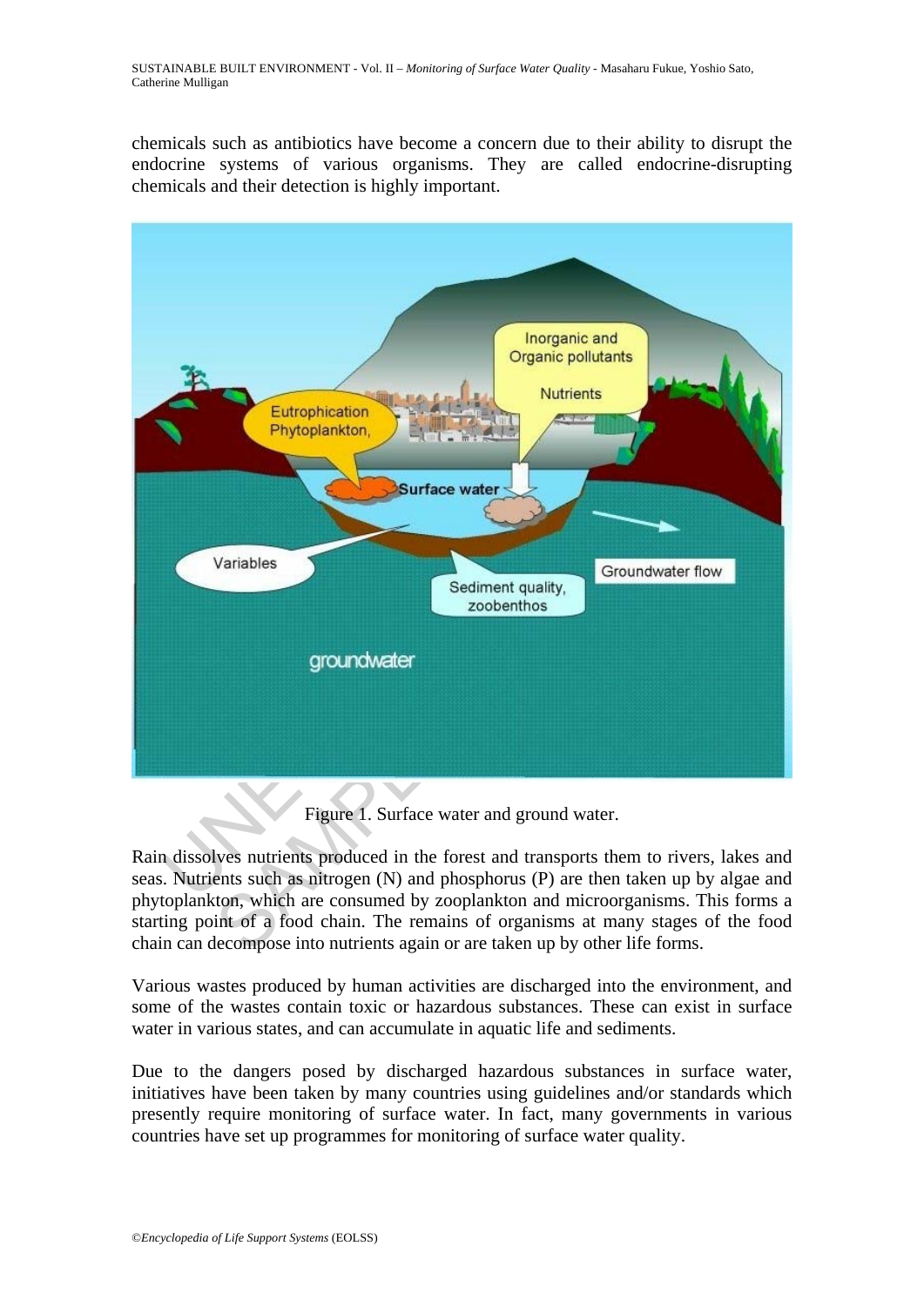For example, the European Environment Agency (EEA) reports an overview of the existing water quality monitoring activities in all 18 countries in the EEA area. The study covers all surface waters, i.e. rivers, lakes and reservoirs, as well as coastal and open marine waters, and provides for each country a description of the purpose of monitoring, network design, parameters measured, matrices sampled, frequency of sampling, data storage, analysis and reporting (http://reports.eea.eu.int/92-9167-001-4/en).

Many US State Governments have set up programmes of monitoring of surface water quality. Information is available at:

- http://www.tnrcc.state.tx.us/water/quality/data/wqm/,
- http://www.michigan.gov/deq/
- http://www.dep.state.fl.us/water/monitoring/

A Canadian provincial government has also set up monitoring projects from an agricultural point of view: http://www1.agric.gov.ab.ca/\$department/deptdocs.nsf/all/wat2417.

In addition, other countries and regional governments have similar programmes with their own specifications for monitoring of surface water quality.

One of the major purposes of surface water quality monitoring is to detect harmful pollutants in water, sediments and biological tissues. Trace metals and hazardous organic compounds are major targets for detection.

# **2. Summary of monitoring of surface water quality**



Figure 2. Flow diagram of surface water quality monitoring.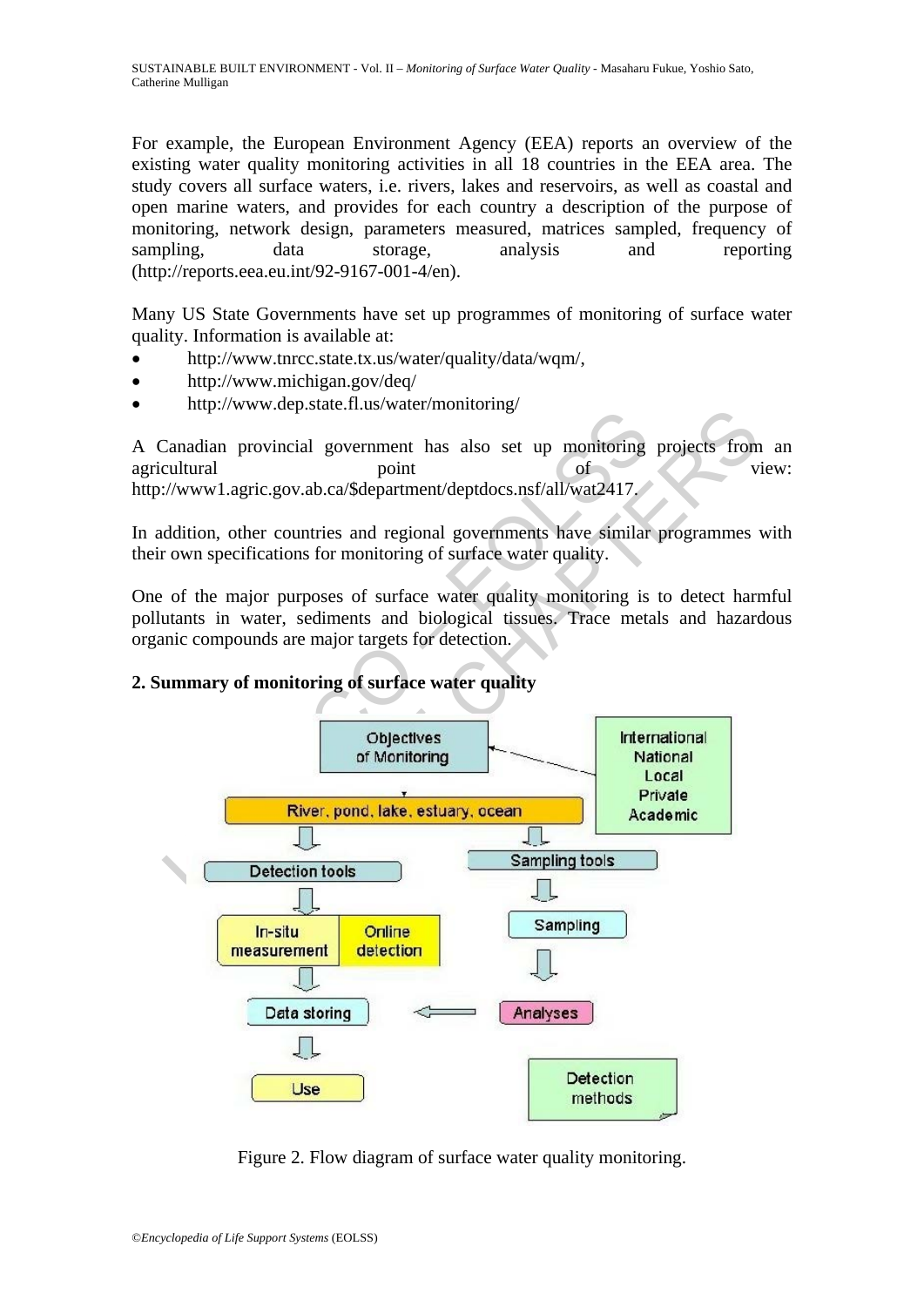The objective of surface water quality monitoring is to obtain quantitative information concerning the physical, chemical, and biological characteristics of water via statistical sampling. The objectives and requirements range from detection of drinking water standard violations to the determination of the environmental state and analysis of temporal water quality trends. A general monitoring scheme is presented in Figure 2. The monitoring can be performed under international cooperation, nationally, locally, privately or academically. Therefore, the scale of monitoring varies from a very local area to a global range.

There are three categories of monitoring:

- routine surface water monitoring,
- periodic special surveys, and
- special surveys performed to assess pollution.

The monitoring plan includes the selection or determination of:

- **parameters to be measured,**
- sampling methods and tools,
- sampling frequency,
- detection methods, and
- data storage and information utilization, including data analysis and reporting.

special surveys performed to assess pollution.<br>
monitoring plan includes the selection or determination of parameters to be measured,<br>
sampling methods and tools,<br>
sampling frequency,<br>
detection methods, and<br>
data storage Collar surveys performed to assess pollution.<br>
Scial surveys performed to assess pollution.<br>
Scial surveys performed to assess pollution.<br>
Simpling methods and tools,<br>
philing frequency,<br>
ection methods and tools,<br>
philing To detect elements and compounds, techniques have been developed and standardized (EPA Manual of Manuals-Laboratory Analytical Methods Manuals). A monitoring scheme for surface water quality is shown in Figure 2. The detection methods can be separated into laboratory and in-situ and on-site measurements.

The monitoring programmes of water in oceans have been developed through international cooperation. The UNESCO's Intergovernmental Oceanographic Commission (IOC) has promoted the activities of the International Oceanographic Data and Information Exchange (IODE).

Furthermore, the Western Pacific Programme (WESTPAC), Integrated Global Ocean System (IGOSS), and Responsible National Oceanographic Data Center (RNODC) have been established to maintain data collected by international projects. Branches of these organizations have been set up in individual countries.

The U.S. Global Ocean Observing System (GOOS) is a permanent global system for observations, modelling and analysis of marine and ocean parameters to support operational ocean services worldwide.

#### **3. Water quality and parameters monitored**

The water quality parameters depend on the purpose of the monitoring. Different countries have used different approaches and methods to describe and to measure water quality. The parameters are grouped as shown in Figure 3.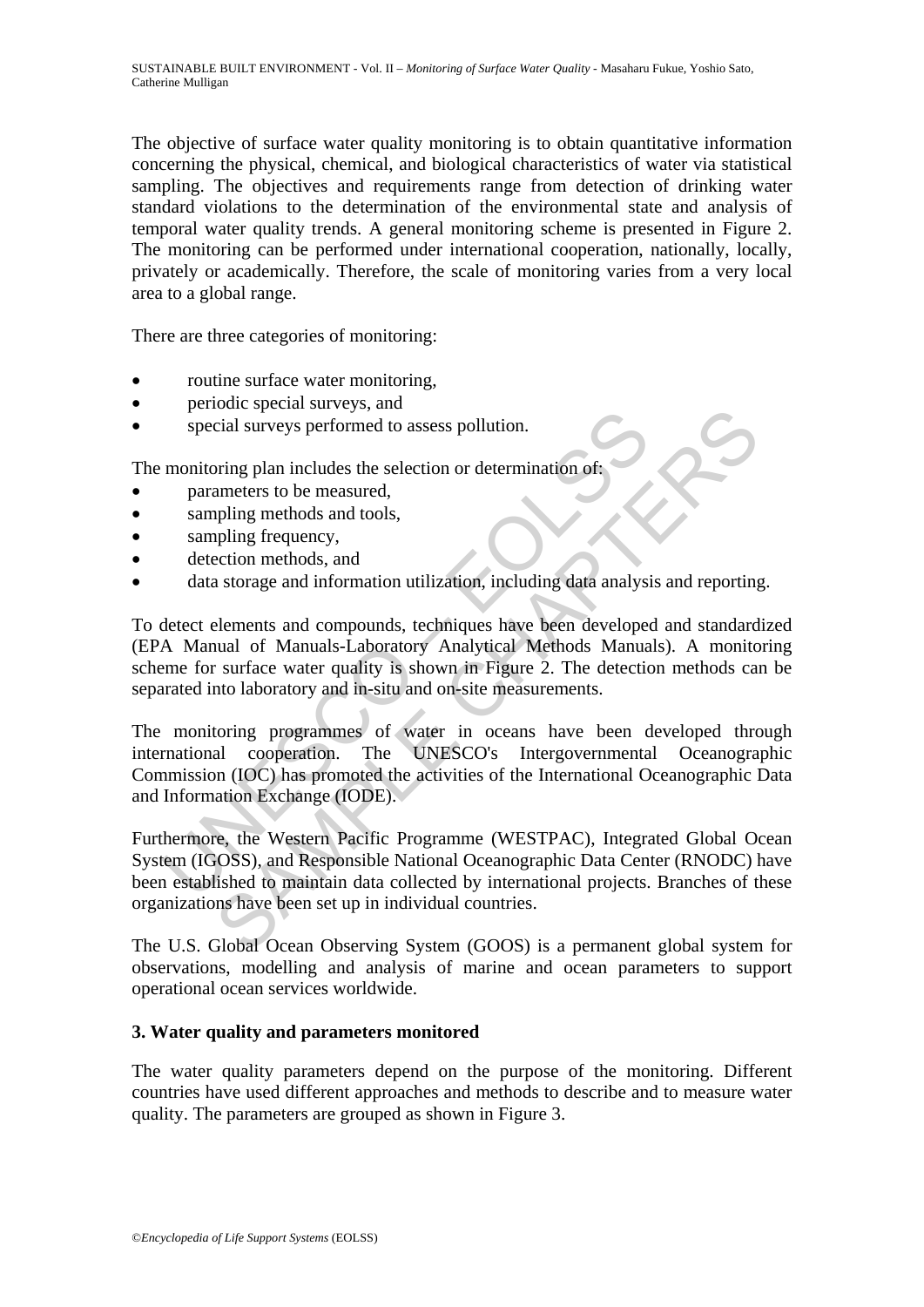SUSTAINABLE BUILT ENVIRONMENT - Vol. II – *Monitoring of Surface Water Quality* - Masaharu Fukue, Yoshio Sato, Catherine Mulligan



Figure 3. Grouping of parameters to be monitored.

#### **3.1. Basic parameters**

# **3.1.1 Water temperature**

Water temperature is the one of the most basic physical parameters because it varies temporally and spatially, and affects many other factors such as conductivity, density, etc. In ocean observation, CTD instruments are the main way to measure conductivity (salinity), temperature and pressure (depth).

As the CTD instrument is lowered through the water, measurements of salinity, temperature and depth are recorded continuously. Some CTD instruments are so fast that they measure each of these quantities 24 times each second.

 This provides a very detailed description of the water being tested. The sensors used to measure temperature on a CTD instrument are very accurate.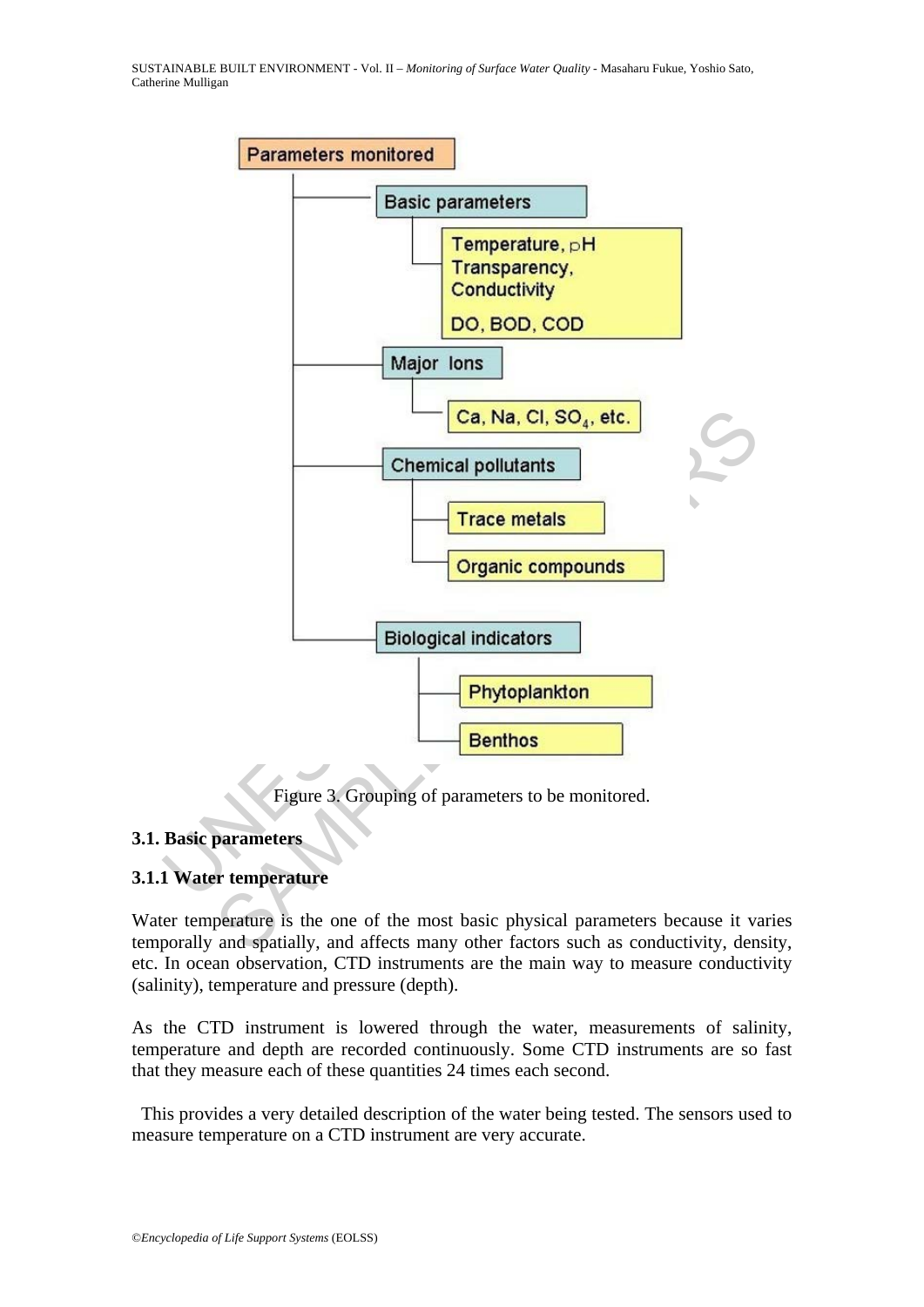SUSTAINABLE BUILT ENVIRONMENT - Vol. II – *Monitoring of Surface Water Quality* - Masaharu Fukue, Yoshio Sato, Catherine Mulligan

### **3.1.2 pH**

The pH, which represents the  $H^+$  concentration, is an important parameter that is often measured both at the sampling site and in the lab using pH meters. Portable pH meters are available for use in the field and larger ones are used in the lab. Calibration is required before the measurement, using a known pH solution, such as a buffer solution with a neutral pH of 7.0.

### **3.1.3 Conductivity**

salinity. In estuaries, salinity is an important factor for habiture 4 shows a conductivity, temperature and depth recorder velos, which is used for ocean measurements. The bottles can be otely, as the apparatus is lowered V. In estuaries, salinity is an important factor for habitats of aquatic<br>vibrows a conductivity, temperature and depth recorder with water sar<br>ici is used for ocean measurements. The bottles can be opened and clo<br>is the ap Electrical conductivity (EC) estimates the amount of total dissolved salts (TDS), or the total amount of dissolved ions in the water. In marine observation, conductivity is measured by a temperature and conductivity recorder that can convert the measurement into salinity. In estuaries, salinity is an important factor for habitats of aquatic life. Figure 4 shows a conductivity, temperature and depth recorder with water sample bottles, which is used for ocean measurements. The bottles can be opened and closed remotely, as the apparatus is lowered into the sea. Salinity in estuaries can be measured using a salinometer as shown in Figure 5, but there are also many hand-held types of digital salinometers.

- -

-

TO ACCESS ALL THE **33 PAGES** OF THIS CHAPTER, Visit: http://www.eolss.net/Eolss-sampleAllChapter.aspx

#### **Bibliography**

American Public Health Association, APHA (1992). Standard Methods for Examination of Water and Wastewater, 18<sup>th</sup> ed. American Public Health Association, Washington, DC. [This provides standard methods for the collection and analysis of water, wastewater, sludge, soil and sediment samples].

ASTM (1997). ASTM Standards on Environmental Sampling, E1331-94, Standard Guide for Collection, Storage, Characterization, and Manipulation of Sediments for Toxicological Testing, Second Edition, pp.304-324. [This provides standard methods for the collection and analysis of sediment samples].

ASTM(1997). ASTM Standards on Environmental Sampling, D 5463-93, Standard Guide for Use of Test Kits to Measure Inorganic Constituents in Water, Second Edition, pp.409-413. [This is a description of the methods for measuring inorganic constituents, pollutant anions, metal ions and dissolved gas molecules in waters including nitrate, bromide, chloride, cyanide, fluoride, and sulfide in surface water]

EPA Manual of Manuals—Laboratory Analytical Methods Manuals (http://www.epa.gov/nerlcwww/methmans.html)

Furlong, E.T., Ferrer, I. and Thurman E.M. (2002). Identification and quantitation of pharmaceuticals, surfactants, and other organic environmental contaminants by atmospheric pressure tandem mass spectrometry. Paper presented at *Division of Environmental Chemistry, American Chemical Society,* Orlando, FL, April 7-11, 2002. [This paper is a study indicating the values of mass spectrometry in water quality analysis of new contaminants].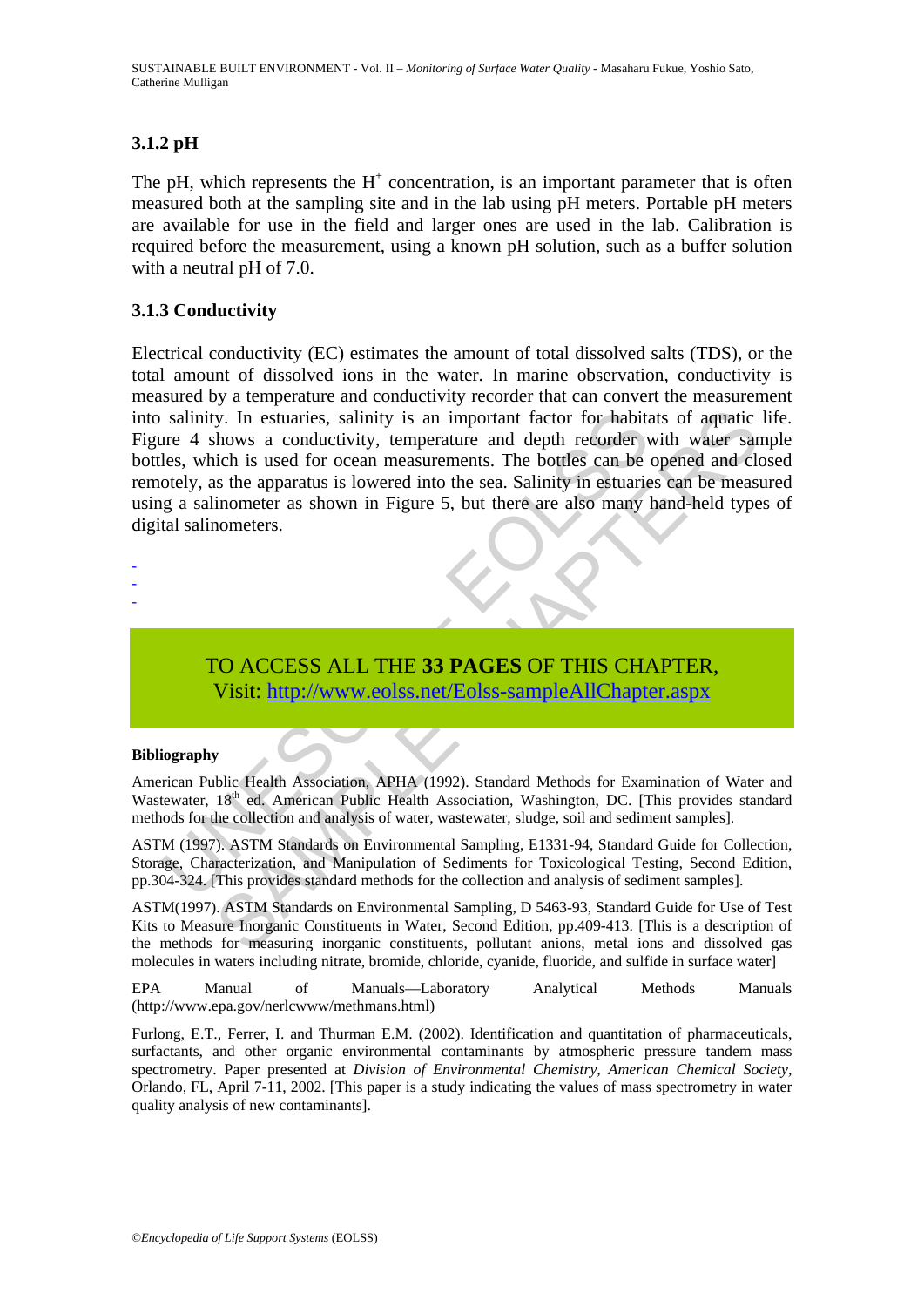Grasshoff, K., Ehrhardt, M. and Kremling, K. (1983). Methods of Seawater Analysis, Second, Revised and extended Edition, Verlag Chemie [This represents detailed methods for sampling and chemical analyses of seawater].

Ha, S.R., Park, S.Y., and Park, D.H. (2003). Estimation of urban runoff and water quality using remote sensing and artificial intelligence, *Water Science and Technology* **47(7-8),** 319-325. [This is a study of the use of remote sensing for detecting water quality]

Hakvoort, H., de Haan, J., Jordans, R., Vos, R., Peters, S., and Rijkeboer, M. (2002). Towards airborne remote sensing of water quality in the Netherlands-validation and error analysis. *ISPRS J. Photogram. Remote Sensing*. **57**, 171-183. [This is a study of the use of remote sensing for detecting water quality].

Southerland, M.T. and Stribling, J.B. (1995). Status of biological criteria development and implementation. *Biological Assessment and Criteria: Tools for Water Resource Planning and Decision Making*, W.D. Davis and T.P. Simon (eds.) 81-96, Boca Raton, Florida: Lewis Publishers. [This is an overview of the biomonitoring of water].

USEPA (1996) Environmental Indicators of Water Quality in the U.S*.* EPA-841-R-95-005 U.S. Environmental Protection Agency, Office of Water, Washington, DC. [This provides the guidelines of the indicators for water quality].

Visoco, G., Campanella, L. and Nobili, V. (2005). Organic carbons and TOC in waters: an overview of the international norm for its measurements, *Microchemical Journal* 79, 185-191. [This is a summary of over 20 rules and guidelines to measure TOC].

#### **Biographical Sketches**

PA (1996) Environmental Indicators of Water Quality in the U.S. EP.<br>
A (1996) Environmental Protection Agency, Office of Water, Washington, DC. [This provide<br>
ators for water quality].<br>
co, G., Campanella, L. and Nobili, 96)<br>
Hal Protection Agency, Office of Water Quality in the U.S. EPA-841-R-95-005<br>
al Protection Agency, Office of Water, Washington, DC. [This provides the guidelines c<br>
"water quality].<br>
Campanella, L. and Nobili, V. (200 **Masaharu Fukue** has B.Eng. and M.Eng. degrees in civil engineering from Tokai University, Japan and a Ph.D. in Geotechnical Engineering from McGill University, Montreal, Canada. He joined a consultant firm for a short period and then moved to Tokai University. He has given courses in geoenvironmental engineering, hydrospheric environment, shipboard oceanographic laboratory and submarine geotechnology. He is a member of the International Society for Soil Mechanics and Geotechnical Engineering, International Society for Terrain-Vehicle System, Japanese Society for Civil Engineers, The Japanese Geotechnical Society and The Japan Society of Waste Management Experts. He served as a chief editor for Japanese Standards for Soil Testing Methods and for "Japanese Standards for Geotechnical and Geoenvironmental Investigation Methods. He also served as a director of the Standard Division and a member of the Board of Directors, of the Japanese Geotechnical Society. Since 1996 he has been a member of the Editorial Board of the American journal "Marine Georesources and Geotechnology". He is currently a chair of the Organizing Committee of 3<sup>rd</sup> International Symposium on Contaminated Sediments, sponsored by ASTM, ISCS2006-Shizuoka, Japan. He is also an advocate and a promoter of "Annual Symposium on Sea and Living Things and Rehabilitation of Coastal Environment, Japan". He has sponsored Marine Geoenvironmental Research Association in Japan. He invented a filtration system for seawater using a 2500 ton large barge and performed a field experiment using the system for seawater purification in a small bay. He has published more than 300 scientific papers on qualities of seawater, sediments and soils.

**Yoshio Sato** has B.Sci. and Dr. Sci. degrees in oceanography from Tokai University, Japan. He has had more than 30 years of research and teaching experience in the university. His specialty is chemical analyses of the formation mechanism of manganese nodules on the ocean floor. Recently, he has become interested in preservation of the environment of enclosed sea areas, and utilization of ground seawater for fishery and deep ocean seawater. He is a member of the Chemical Society of Japan, the Oceanographic Society of Japan, the Geochemical Society of Japan, the Society of Sea Water Science, Japan, and the Japan Association of Deep Ocean Water Applications. He is a member of a committee for prevention of pollution in Shizuoka Prefecture, Committee of Environment in Shizuoka Prefecture, and Committee of Environment in Shizuoka City. He is a member of the Board of Directors, the Society of Sea Water Science, Japan. He has published more than 100 papers about seawater.

**Catherine Mulligan** has BEng. and MEng. degrees in chemical engineering from McGill University, and a Ph.D. specializing in geoenvironmental engineering, also from McGill University, Montreal, Canada. She has gained more than 20 years of research experience in government, industrial, and academic